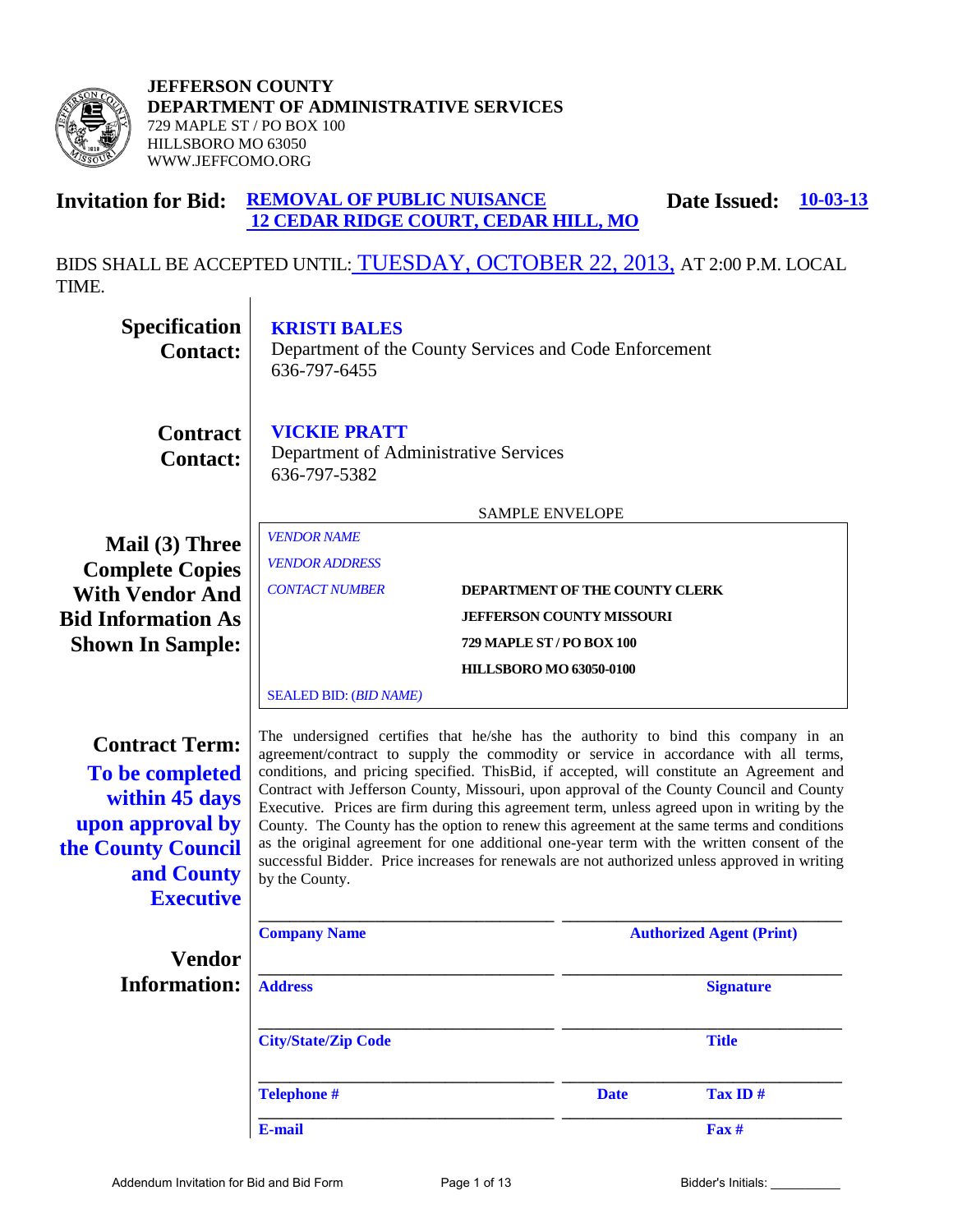# **TABLE OF CONTENTS:**

| <b>Legal Notice and Invitation for Bid</b> | Page 1  |
|--------------------------------------------|---------|
| <b>Table of Contents</b>                   | Page 2  |
| <b>Bid Requirements</b>                    | Page 3  |
| <b>Bidders Response and Contract</b>       | Page 5  |
| <b>Affidavit</b>                           | Page 9  |
| <b>Specifications</b>                      | Page 11 |

# **REQUIRED DOCUMENTS\***

**Current and valid Certificate of Insurance or binder showing required insurance coverage must be provided with each bid.**

**(County must be added as additional insured if awarded)**

**Bid deposits/bonds must be in the exact amount as stipulated in the bid.** 

**Proof that Bidder does not owe delinquent real or personal property in Jefferson County (tax receipts for past 3 years)** 

**Obtain receipts at http://jeffersonmo.devnetwedge.com Or** 

**A notarized affidavit stating that the applicant does not own any real or personal property in Jefferson County on company letterhead.** 

**A Notarized affidavit of work authorization and current business entity status with E-verification documentation (pages 9 & 10).** 

**Agreement to be executed by the County upon approval by the County Council and County Executive (Bidder is required to complete company information and execute signature).** 

# **\*BIDS WILL BE REJECTED IF REQUIRED DOCUMENTATION IS NOT INCLUDED OR COMPLETED**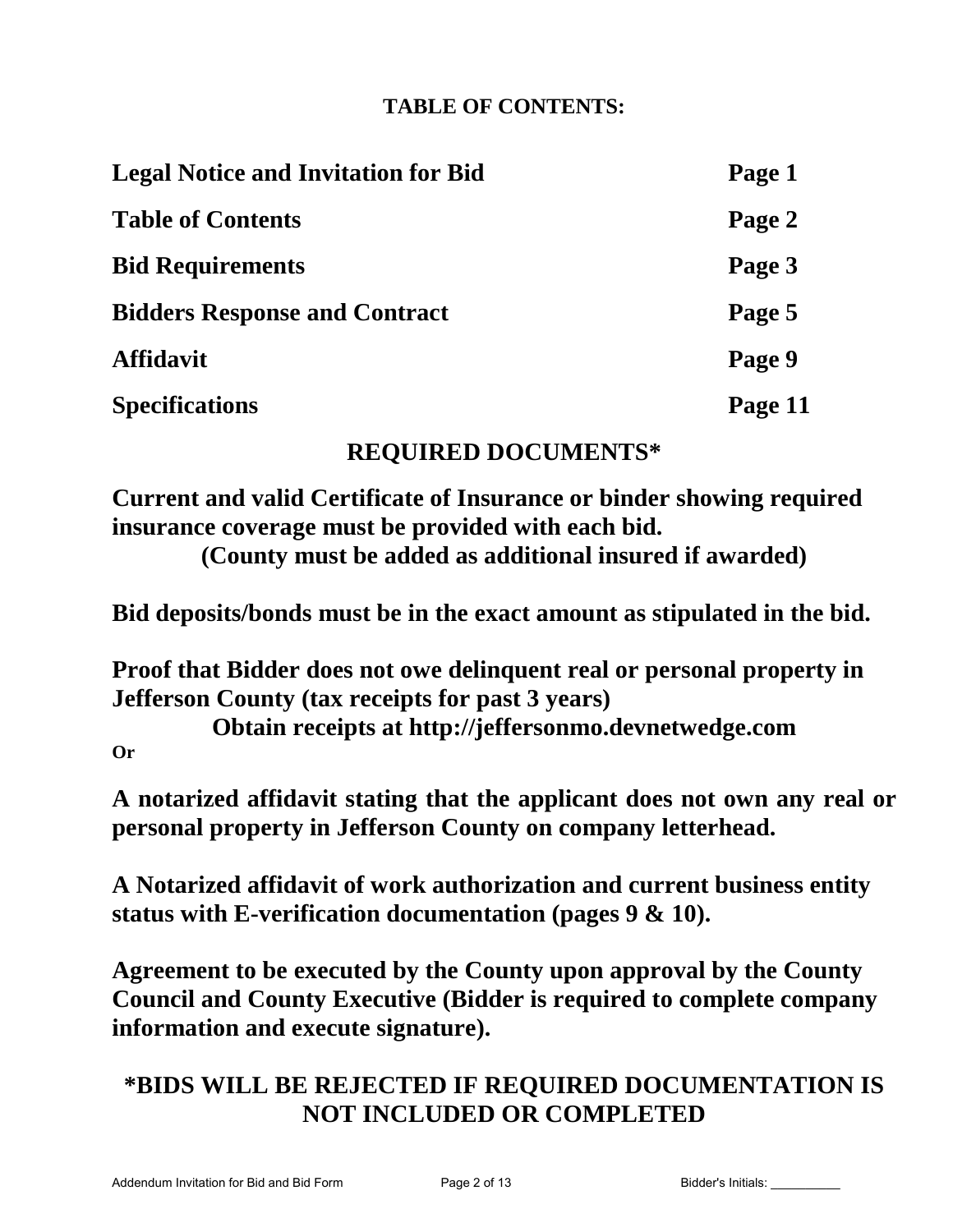#### **1.0 BID REQUIREMENTS**

#### **Bidder shall initial all pages and return where the Bid Document denotes "BIDDER"S INITIALS: \_\_\_\_\_"**

#### **1.1 BID SUBMISSION:**

Submit bid form in triplicate (three copies) with specification pages, if applicable. No facsimile or electronic bids shall be accepted and shall be rejected. The Vendor prior to the submission dead line as stated on page 1 must submit all bids. Late bids will not be accepted and returned to the vendor unopened. The County reserves the right to request additional written or oral information from Respondents in order to obtain clarification. A fully executed Affidavit is required by Section 285.530 RSMo and shall be submitted with the bid form. A copy of the Affidavit is attached hereto. Failure to execute the Affidavit shall result in the bid being rejected. Failure to comply with any provision, provide any required documentation, insurance forms or deposits or bonds in exact amounts or any other term or condition that is not in strict conformance shall result in the bid being rejected.

#### **1.2 BASIS OF BID AWARD:**

Award may be made on an item-by-item basis to the lowest and best Bidder(s) or award may be made to the lowest and best bid total, whichever provides the greatest value to the County from the standpoint of suitability to purpose, quality, service, previous experience, price, ability to deliver, or any other reason deemed to be in the best interest of the County. Quantities stated herein represent an estimate for the period stated. Orders shall be placed for actual requirements as needed. The County may reject any or all bids for any reason and may waive any informality. Bids submitted from a Missouri State Contract shall include a copy of the State Contract with the bid. Bid award does not constitute an order or obligation to order by the County. The issuance of a Purchase Order Number shall be construed as acceptance of a Contract with all terms, conditions, and prices firm during the length of the agreement terms.

#### **1.3 BID AWARD**:

It is further agreed that the Contract shall not be valid and binding upon the County until approved by the County Counselor, as to legal form and is subject to the Ordinances, Resolutions and Orders of Jefferson County, Missouri, and State and Federal Law. If no Bid or Bids have been awarded by the County Council within forty-five (45) days following the opening of the bids then all bids will be deemed Rejected.

#### **1.4 BID PREPARATION:**

- 1. Bidders are responsible for examination of drawings, specifications, schedules and instructions. Failure to do so will be at the Bidder's risk.
- 2. Each Bidder shall furnish the information required by the invitation. The Bidder shall sign all required documents. All deletions and erasures shall be initialed
- 3. Alternate bids for supplies or services other than specified shall not be considered unless authorized by invitation.
- 4. Bidder shall state a definite time for delivery of goods or for performance of services unless otherwise specified in the invitation for bid.
- 5. When specified, samples must be timely submitted and at no expense to the County.
- 6. Failure to adhere to all requirements may result in the response being disqualified as non-responsive.

#### **1.5 MODIFICATION OR WITHDRAWAL OF BIDS:**

Bids may be modified or withdrawn prior to the exact hour and date specified for receipt of bids, provided the modification or withdrawal is in writing and is delivered in the same manner as a bid submission.

#### **1.6 LATE BIDS:**

It is the responsibility of the Bidder to deliver his bid or bid modification on or before the date and time of the bid closing to the Department of the County Clerk. Bids received late will be rejected and returned unopened to the Bidder.

#### **1.7 BID DEPOSITS/BONDS:**

Bid Deposits/Bonds are not required unless specified in the specifications. Bid deposits/Bonds must be in the exact amount as stipulated in the bid.

#### **1.8 MATERIAL AVAILABILITY:**

Bidders must accept responsibility for verification of material availability, product schedules and other pertinent data prior to submission of bid and delivery time. It is the responsibility of the Bidder to notify the County immediately if the materials specified are discontinued, replaced, or not available for an extended period of time. All materials ordered by the County, shall be as needed. A sample of materials may be requested.

#### **1.9 ALTERNATE BIDS:**

Alternate Bids for items will be accepted except when stated "**NO SUBSTITUTIONS".** Bidders must submit complete specifications on all alternate bids with the bid form. Alternate bids without complete specifications may be rejected. Alternate bids and exceptions to bid clauses must be clearly noted on the bid form. The County may accept or reject alternate bids; whatever is most advantageous to the County.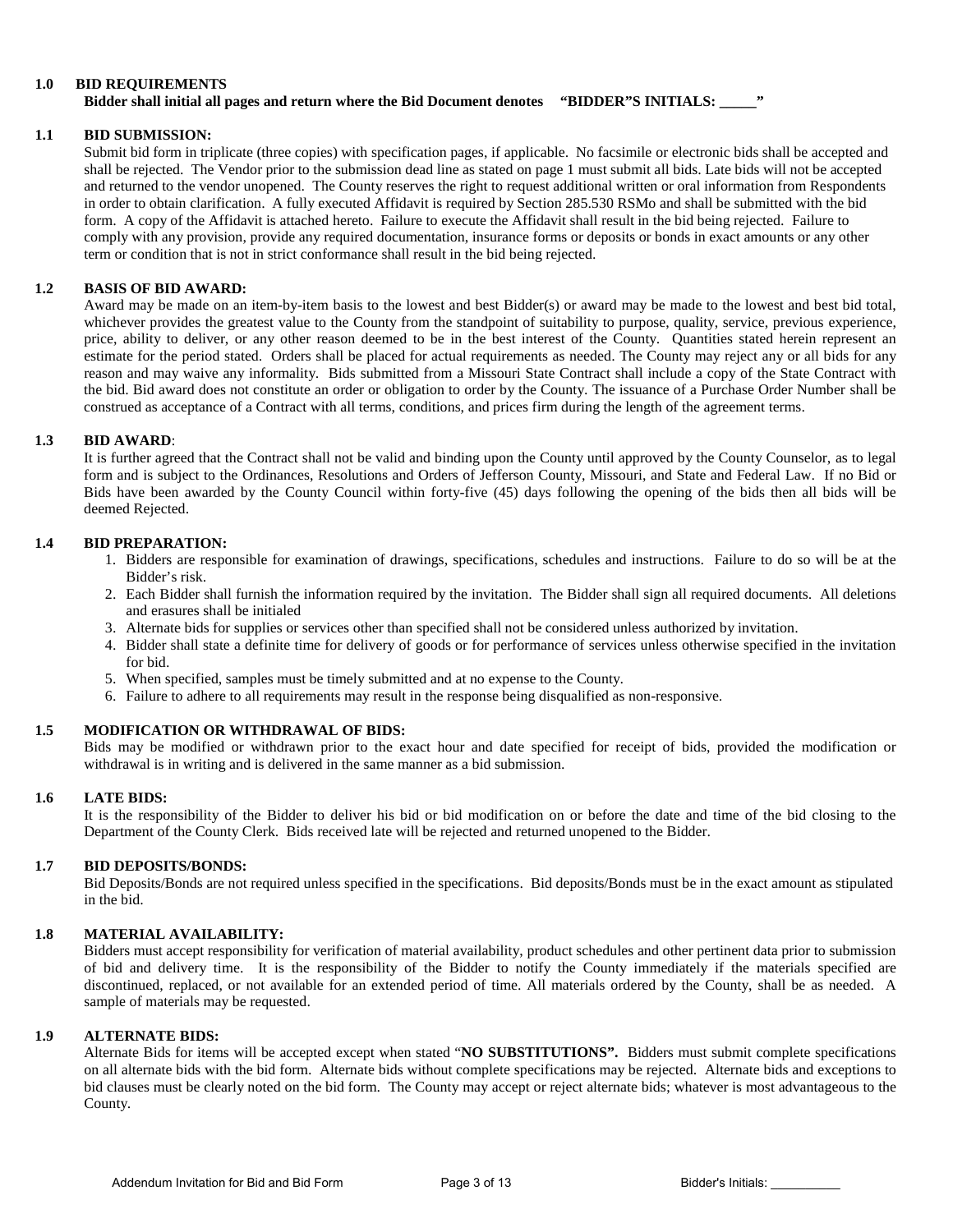#### **1.10 INCORPORATION OF DOCUMENTS:**

The terms of the Bid Invitation, Bid Specifications, Bid Form are and shall be incorporated into the contract as if fully setout therein. The Bid, if accepted and approved by the County Council and County Executive shall constitute the terms of a Contract or Agreement with Jefferson County, Missouri, subject to any further Amendments, Memoranda or other documents or specifications which must be set forth in writing and signed by all parties.

#### **1.11 ADDENDA:**

Addenda to bid specifications are incorporated by reference as if fully setout herein. It is the responsibility of the vendor to insure and verify that they are in receipt of and completed all attached addenda's prior to submission of bid forms. Verification is made by contacting the Office of Contracts and Grants at (636) 797-5382, or by reviewing the County Web Site. [\(www.jeffcomo.org\)](http://www.jeffcomo.org/).

#### **1.12 INSURANCE:**

The Vendor/Contractor shall purchase and maintain insurance with an insurance company licensed to do business in the State of Missouri or in the state where the vendor is incorporated or otherwise licensed to do business and which shall remain, at all times during the term of any contract with the County, in full force and effect. Preference will be given to a Vendor/Contractor who provides insurance with an insurance company licensed to do business in the State of Missouri, but in any event said Vendor/Contractor shall provide said insurance at its own expense. Such insurance shall be provided as will protect the Vendor/Contractor from claims which may arise out of or result from the Vendor/Contractor's execution of the work, whether such execution be by himself, his employees, agents, or by anyone for whose acts any of them may be liable. If any such work covered by the Contract is to be performed on County owned or leased premises, the Vendor agrees to carry liability and workman's compensation insurance, satisfactory to the County, and to indemnify the County against all liability, loss, and damage arising out of any injuries to persons and property caused by the Vendor, his sub-contractors, employees or agents. The insurance coverage shall be such as to fully protect the County and the general public from any and all claims for injury and damage resulting by any actions on the part of the Vendor/Contractor or its' forces as enumerated above. All policies must name the County as an additional insured and provide for thirty (30) days written prior to any material changes or cancellation. Any disputes regarding a breach, insurance amounts, liability, coverage, lapse or otherwise shall be litigated in the Circuit Court of Jefferson County, Missouri and the same shall be incorporated into any Contract agreed to by the parties.

THE COUNTY REQUIRES A CURRENT AND VALID CERTIFICATE OF INSURANCE OR BINDER SHOWING REQUIRED INSURANCE COVERAGE MUST BE PROVIDED WITH EACH BID. JEFFERSON COUNTY MUST BE ADDED AS AN ADDITIONAL INSURED AFTER AWARD OF THE BID. ANY LAPSE IN INSURANCE COVERAGE OR CANCELLATION THEREOF BY THE CONTRACTOR OR SUB-CONTRACTORS DURING THE TERMS OF THE CONTRACT SHALL IMMEDIATELY BE DEEMED A MATERIAL BREACH UNDER THE TERMS OF ANY CONTRACT.

#### A. ( X )Required ( ) Not Required **Comprehensive General Liability Insurance**

The Vendor/Contractor shall maintain and keep in full force and effect during the terms of this Contract such comprehensive general liability insurance as shall protect them from claims which may arise from operations under this Contract, whether such operations be by themselves or by anyone directly or indirectly employed by them. The amounts of insurance shall be not less than \$1,000,000.00 combined single limit for any one occurrence covering both bodily injury and property damage, including accidental death.

#### B. ( X )Required ( ) Not Required **Professional Liability Insurance**

The Vendor/Contractor shall provide the County with proof of Professional Liability Insurance, which shall protect the County against any and all claims, which might arise as a result of the operation of the Vendor/Contractor in fulfilling the terms of this Contract during the life of the Contract. The minimum amounts of such insurance will be \$1,000,000.00. Should any work be subcontracted, these limits will also apply.

C. ( X )Required ( ) Not Required **Worker's Compensation Insurance:**  per Missouri Revised Statutes Chapter 287

The Vendor/Contractor or his sub-contractor or contractors, shall maintain and keep in force of this Contract such worker's compensation insurance limits as required by the statues of the State of Missouri and Employer's Liability with limits no less than \$500,000.00.

#### **1.13 BID SUBMISSIONS**

Bids submitted on separate forms are NOT acceptable unless specified in the Bid Document. Failure to complete bid forms to the satisfaction of the County may result in rejection of your bid. It is the responsibility of each Bidder before submitting a bid to examine ALL documents thoroughly, and request written or oral interpretation of clarifications soon after discovering any conflicts, ambiguities, errors, or omissions in the bidding documents. Request for clarification must be received prior to bid openings.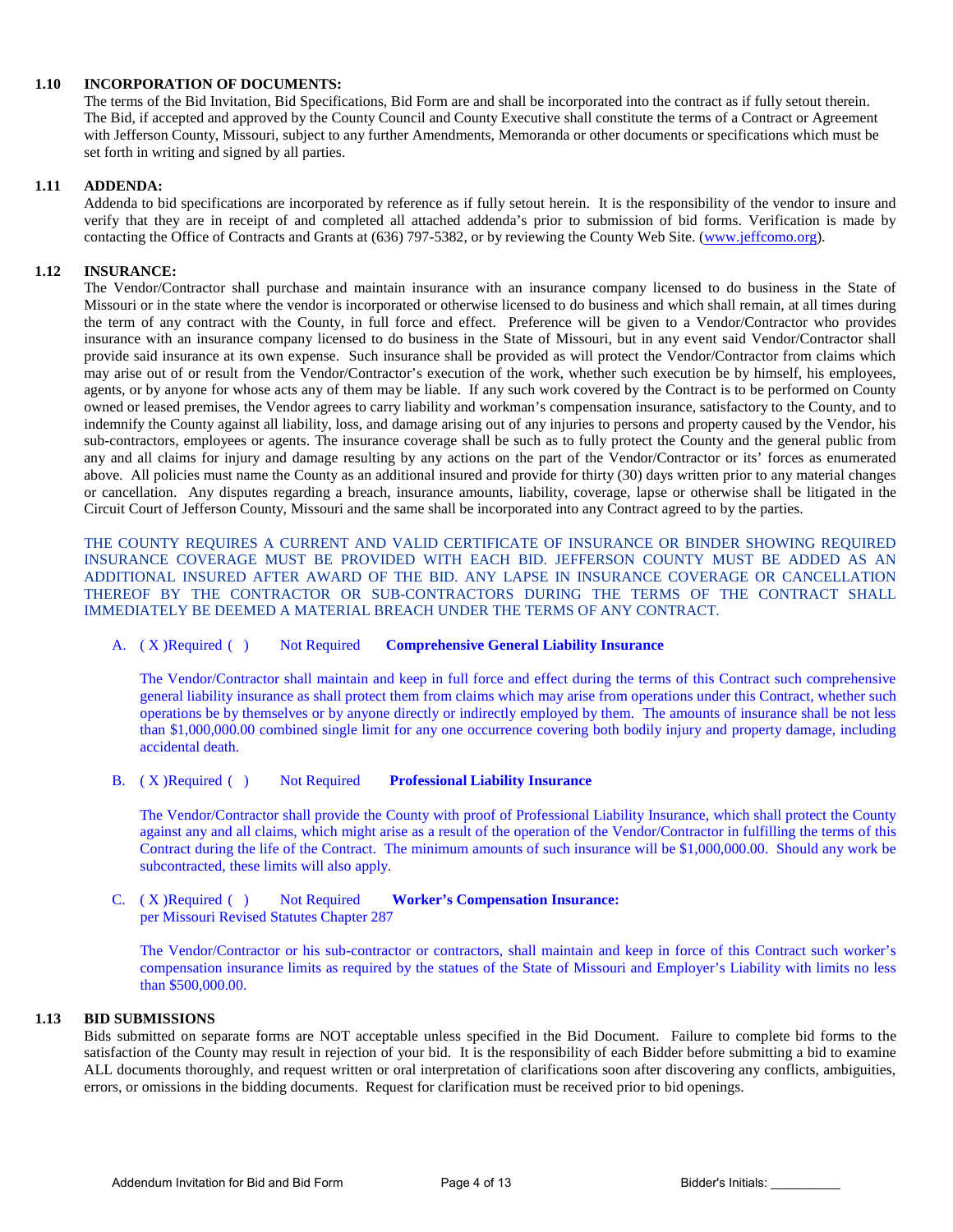#### **1.14 BID OPENINGS**

Bids will be publicly opened and read aloud at the time indicated on page 1. The Bidders and the public are invited but not required to attend the formal opening of the bids. No decisions relating to the award of a contract or agreement will be made at the opening.

#### **1.15 BID TABULATIONS**

Bid Tabulations are not available for 5 to 7 business days following the Bid Opening. Bid submissions are open for public review at the time of the Bid Opening. Bid tabulations are posted on the County's web-site address, [www.jeffcomo.org.](http://www.jeffcomo.org/) **NO COPIES** of bid tabulations are sent to vendors.

#### **2.0 BID RESPONSE AND CONTRACT**

#### **2.1 BIDDER REPRESENTATIONS:**

The Bidder, by executing the Bid form certifies that:

- A. The bid complies with Invitation for Bid form and Bid Specifications.
- B. Bidder is not debarred or suspended from participation in Federal Assistance programs.

#### **2.2 TAXES:**

No bid or proposal shall be awarded by Jefferson County unless the prospective Bidder provides proof that the Bidder does not owe delinquent real or personal property taxes to Jefferson County. The prospective Bidder is required to provide proof in the form of an original paid tax receipt issued by the Jefferson County Collector or a verified affidavit stating that the applicant does not own any real or personal property in Jefferson County. Tax receipts for the past 3 years are required and may be obtained at

<http://jeffersonmo.devnetwedge.com/> or a notarized affidavit stating that the applicant does not own any real or personal property in Jefferson County on company letterhead.

**Section 135.040 of the Jefferson County Code of Ordinances (Ord. No. 10-0411) requires that no bid or proposal shall be awarded by Jefferson County unless the prospective Bidder provides proof that the Bidder does not owe delinquent real or personal property, or that the Bidder does not own any real or personal property in Jefferson County. All delinquent real or personal property taxes shall be paid, in-full, prior to the award of any bid, or proof shall be provided that the Bidder does not own any real or personal property in Jefferson County prior to the award of any bid. Jefferson County considers that the failure to pay any and all real or personal property taxes due Jefferson County, Missouri, the failure to report all real or personal property owned, held or used in Jefferson County, the failure to provide proof thereof, and/or the failure to keep said tax bills current shall be deemed a material breach of the contract and will subject the contract to immediate cancellation. All taxes, due and owing, must be paid in full at the time the bid is awarded by Jefferson County and remain paid during the entire term of the contract unless the prospective Bidder provides proof that the Bidder does not own real or personal property in Jefferson County. This requirement shall not apply to the award of bids for projects which are funded in whole or in part by Federal funds.**

#### **2.3 CERTIFICATION OF INDEPENDENT PRICE DETERMINATION:**

- A. The prices in the bid shall be independently determined, without consultation, communication, or agreement for the purpose of restricting competition as to any matter relating to price with any Bidder or other person.
- B. Unless otherwise required by law, the prices shall not have been knowingly disclosed by the Bidder prior to opening.
- C. No attempt has been made or will be made by the Bidder to induce any other person or firm to submit or not to submit a bid.

#### **2.4 PRICE:**

The price(s) specified in this bid shall be firm and not subject to contingency or reservation. If the Vendor fails to honor stated prices as submitted in the Bid Form or Contract, the County reserves the right to obtain the same items from the next lower vendor who submitted a bid price for the item. The original vendor shall be responsible for the difference in price and required to make restitution to the County for the difference in price. The Bidder represents prices specified in the bid do not exceed current selling price for the same or substantially similar good or service, and are the same as or lower than other prices charged to the Bidder's most favored customer. In the event the stated prices are determined to be higher than the prices for which Supplier has sold the items, or services, to others, this contract price shall be reduced accordingly. **Bid prices are ALL INCLUSIVE: (Shipping, Handling, Delivery, and Assembly to locations specified by the County). Prices shall be firm for ALL County departments and locations for term of the agreement**.

### **2.5 MISSOURI DOMESTIC PRODUCT PROCUREMENTACT:**

Bidder represents that the goods provided comply with Sections 34.350 to 34.359, RSMo, known as the Domestic Product Procurement Act. The Act encourages the purchase of products manufactured or produced in the United States, State of Missouri, and Jefferson County, Missouri. Bidder shall include proof of compliance with the Act with the bid when requested.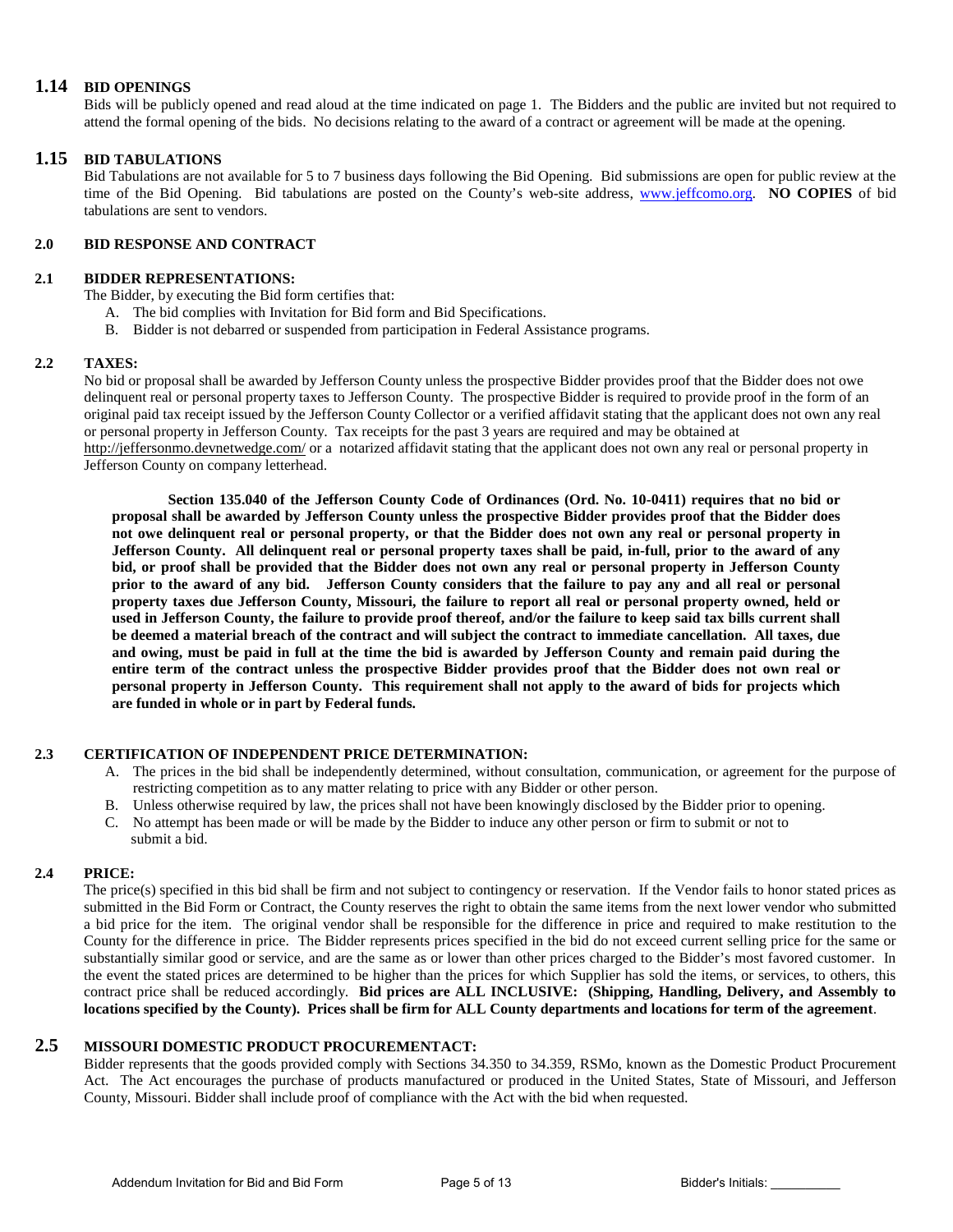#### **2.6 NON-EXCLUSIVE AGREEMENT:**

The contractor shall understand and agree that the contract shall not be construed as an exclusive agreement and further agrees that the County may secure identical and/or similar services or products from other sources at anytime in conjunction with or in replacement of the contractor's services.

#### **2.7 DEFINITIONS:**

- A. The term "County" means the Jefferson County, Missouri and its designated representatives.
- B. The term "Vendor" means Supplier, Contractor, and Seller and includes designated representatives.
- C. The term "IFB" means Invitation for Bid.
- D. The term "Agreement/Contract means Binding Agreement, Contract, Request for Purchase, Order.

#### **2.8 INSPECTION, ACCEPTANCE AND APPROVALS:**

Goods shall at all times and places, including the period of manufacture, are subject to inspection and test by County. County will accept or give notice of rejection of goods delivered within a reasonable time after receipt. Acceptance shall not waive any warranty. All goods supplied are subject to final inspection and acceptance by County notwithstanding payment, prior inspections or approvals. County may require prompt replacement or correction of rejected goods at Supplier's expense, including a reduction in price for rejected goods. Supplier shall not resubmit rejected goods to County without prior written approval and instructions from County. In addition, Supplier shall identify resubmitted goods as previously rejected. Supplier shall provide and maintain a quality assurance and control system acceptable to County.

#### **2.9 WARRANTY:**

Unless otherwise agreed to in writing by the parties, Supplier warrants that items ordered to specifications will conform thereto and to any drawings, samples or other descriptions furnished or adopted by County, or, if not ordered to specifications will be fit and sufficient for the purpose intended, and that all items will be new, merchantable, of good material and workmanship, and free from defect. Such warranties, together with Supplier's service warranties and guarantees, if any, shall survive inspection, test, acceptance of, and payment for the items and shall run to County and its assigns. Except for latent defects, the County shall give notice of any nonconformity to the Supplier within one (1) year after acceptance. County may return for credit or require prompt correction or replacement of the defective or non-conforming goods or have the defective good corrected or replaced at Supplier's expense. Return to Supplier of any defective or non-conforming goods and delivery to County of any corrected or replaced goods shall be at Supplier's expense. Defective or nonconforming items shall not be corrected or replaced without written authorization by County. Goods required to be corrected or replaced shall be subject to the provisions of this clause and the clause hereof entitled "Inspection, Acceptance and Approvals" in the same manner and to the same extent as goods originally delivered under this contract.

#### **2.10 PAYMENT:**

County will pay Supplier for goods upon delivery to, submission of certified invoices with attached tipping fee receipts and acceptance. The County will not be responsible for articles or services furnished without a purchase order. Price is tax-exempt.

#### **2.11 CHANGE ORDER:**

County may make changes within the general scope of this contract. If any such changes cause an increase or decrease in the cost of or the time required for the performance of any part of the work, whether changed or not changed by any such order, an equitable adjustment shall be made in the price or delivery schedule or both, and any change order shall be in writing. Any claim by a Supplier for adjustment under this clause shall be asserted within fifteen (15) days from the date of receipt of this written order directing the change, provided, however, County, if it decides that the facts justify such action, may receive and act upon such claim asserted at any time prior to final payment.

#### **2.12 DELIVERIES:**

Deliveries shall be made in strict accordance with any delivery schedule contained in the bid specification or contract and in the exact quantity ordered. Failure to adhere to delivery schedule is reason for termination in accordance with the "termination" clause. Deliveries are to be made at locations specified by the County at time of Order.

#### **2.13 RESPONSIBILITY FOR SUPPLIES:**

Pursuant to Section 290.560 RSMo, Supplier/Contractor shall employ only Missouri laborers and laborers from nonrestrictive states except that other laborers may be used when Missouri laborers or laborers from nonrestrictive states are not available, or are incapable of performing the particular type of work involved, if so certified by the contractor and approved by the County. Except as otherwise provided, Supplier shall be responsible and bear all risks for loss and damage to goods until delivery at County's facilities, regardless of F.O.B. point, point of inspection or acceptance; and if the goods are rejected.

#### **2.14 SUBCONTRACTS:**

Supplier shall not enter into any subcontract(s) in excess of \$25,000 or 20% of this contract price; whichever is less, for any goods without County's prior written approval.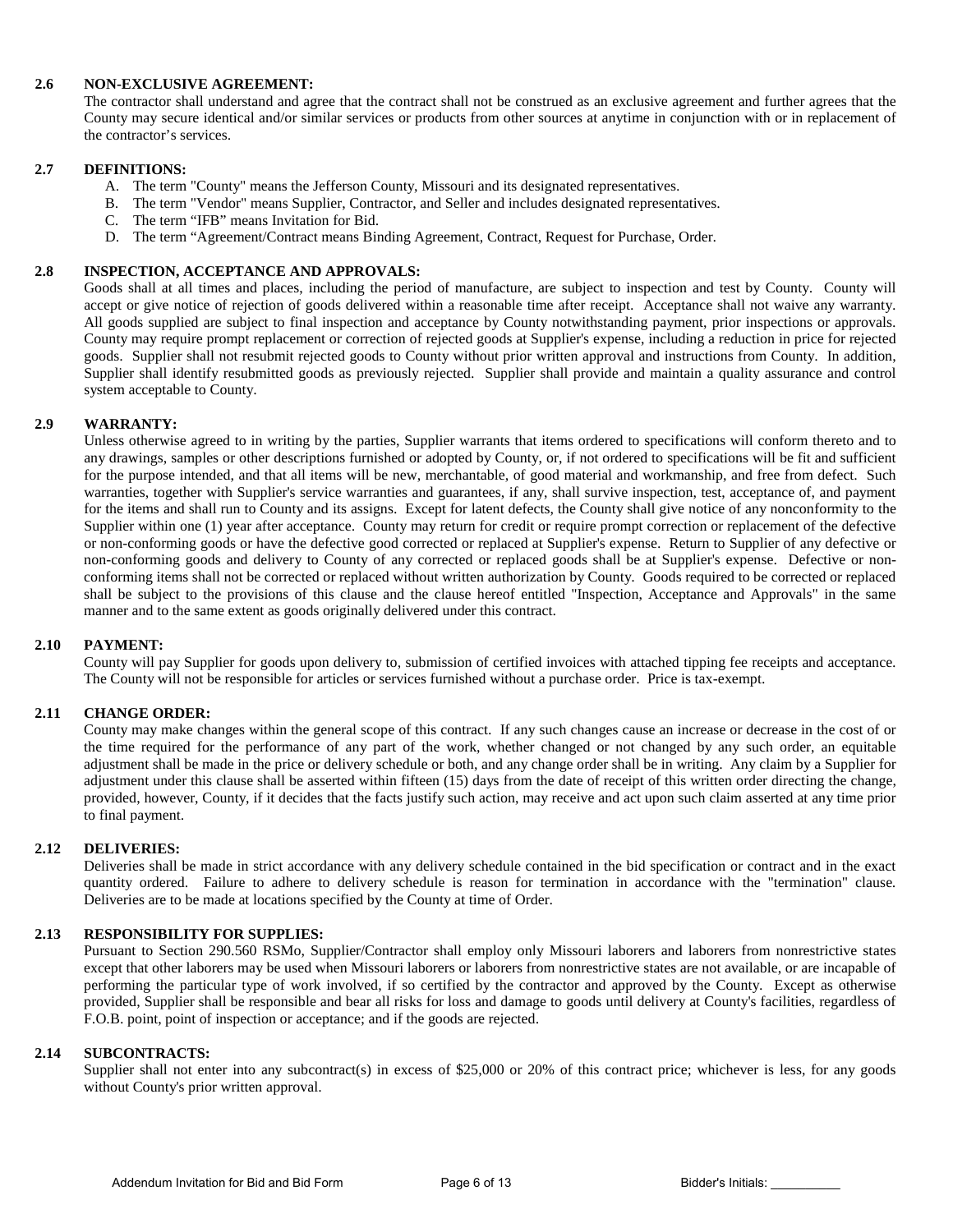#### **2.15 CHOICE OF LAW:**

This bid and contract shall be governed and interpreted according to the laws of the State of Missouri. Venue for any court action shall be in Jefferson County, Missouri.

#### **2.16 TERMINATION:**

- A. General: Performance of work may be terminated by the County in whole, or from time to time in part, whenever County shall determine that such termination is in the best interests of County with a thirty (30) day written notice. The Vendor may terminate the Agreement/Contract upon a sixty (60) day prior notice in writing. In the event of any termination of the Agreement/Contract by the Vendor, the County may purchase such supplies and/or services similar to those terminated and for the duration of the Agreement/Contract period the Vendor will be liable for all costs in excess of the established contract pricing.
- B. Bankruptcy or Insolvency: In the event bankruptcy proceedings are commenced by or against Supplier or under any provisions of the United States Bankruptcy Act or for the appointment of a receiver or trustee or a general assignment for the benefit of creditors of either party, County shall be entitled to terminate without further cost or liability. The County may cancel the Agreement/Contract or affirm the Contract and hold the Vendor responsible for damages.
- C. **Section 135.040 of the Jefferson County Code of Ordinances (Ord. No. 10-0411) requires that no bid or proposal shall be awarded by Jefferson County unless the prospective Bidder provides proof that the Bidder does not owe delinquent real or personal property, or that the Bidder does not own any real or personal property in Jefferson County. All delinquent real or personal property taxes shall be paid, in-full, prior to the award of any bid, or proof shall be provided that the Bidder does not own any real or personal property in Jefferson County prior to the award of any bid. Jefferson County considers that the failure to pay any and all real or personal property taxes due Jefferson County, Missouri, the failure to report all real or personal property owned, held or used in Jefferson County, the failure to provide proof thereof, and/or the failure to keep said tax bills current shall be deemed a material breach of the contract and will subject the contract to immediate cancellation. All taxes, due and owing, must be paid in full at the time the bid is awarded by Jefferson County and remain paid during the entire term of the contract unless the prospective Bidder provides proof that the Bidder does not own real or personal property in Jefferson County. This requirement shall not apply to the award of bids for projects which are funded in whole or in part by Federal funds.**
- D. Default: County may terminate the whole Contract or any part in either of the following circumstances:
	- D-1.If supplier fails to deliver the items required by the contract within the time specified; or
		- D-2.If supplier fails to perform any of the other provisions of the contract, or so fails to make progress as to endanger performance of the contract in accordance with its terms, and in either of these two circumstances does not cure such failure within a period of ten (10) days after notice from County specifying such failure. In the event of termination under subparagraph 1, County shall have the right to procure, on such terms and in such manner as it may deem appropriate, items similar to those terminated, and to recover from Supplier the excess cost for such similar items provided, however, Supplier shall not be liable for such excess costs where the failure upon which the termination is based has arisen out of causes beyond the control of Supplier and without the fault or negligence of Supplier. Such causes shall be deemed to include fires, floods, earthquakes, strikes, and acts of the public enemy. The rights of County provided in subparagraph 1 shall be in addition to any other rights provided by law or the contract.
		- D-3.In the event of the Supplier's non-compliance with the provisions as set forth, this Contract may be cancelled, terminated or suspended in whole or in part and the supplier may be declared ineligible for further County contracts. The rights and remedies of the County provided in this paragraph shall not be exclusive but are in addition to any remedies provided in this Contract or as provided for by law.

#### **2.17 NOTICE AND SERVICE THEREOF:**

Any notice from the County shall be in writing and considered delivered and the service thereof completed when said notice is posted, by certified or regular mail, to the Supplier, at the address stated on the bid form.

#### **2.18 CONTRACT TERM:**

Performance shall be governed solely by the terms and conditions as set forth in the Invitation for Bid, Bid Specifications, Bid Form and the Contract notwithstanding any language contained on any invoice, shipping order, bill of lading or other document furnished the Seller at any time and the acceptance by the County for any goods furnished.

#### **2.19 COMPLIANCE WITH APPLICABLE LAWS:**

Supplier warrants it has complied with all applicable laws, rules and ordinances of the United States, Missouri or any other Governmental authority or agency in the manufacture or sale of the goods, including but not limited to all provisions of the Fair Labor Standards Act of 1938, as amended, including provisions of the Home Rule Charter of Jefferson County, Missouri requiring all workers performing work under any contract with Jefferson County be paid a wage that is at least the prevailing hourly rate of wages for work of a similar character in Jefferson County.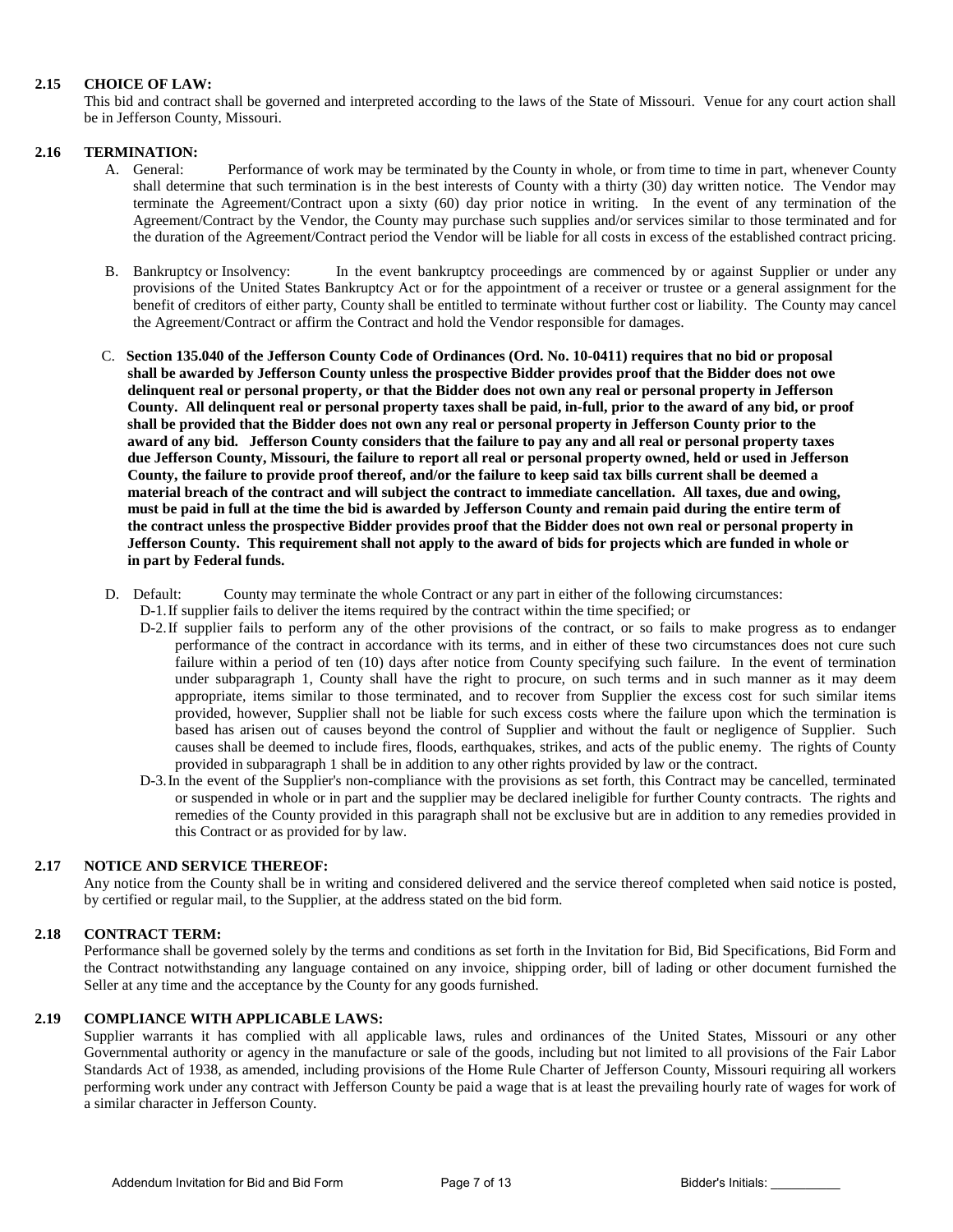#### **2.20 ACTS OF GOD:**

No party shall be liable for delays, nor defaults due to Acts of God or the public enemy, riots, strikes, fires, explosions, accidents, governmental actions of any kind or any other causes of a similar character beyond its control and without its fault or negligence.

#### **2.21 SELLER'S INVOICES:**

Invoices shall contain the following information. Contract number (if any), Purchase Order Number, Item number, contract description of goods or services, sizes, quantities, unit prices and extended totals. Invoices for and inquiries regarding payment should be addressed to the County Accounts Payable Clerk.

#### **2.22 APPROVAL:**

It is agreed the acceptance of a Bid shall not be valid and binding upon the County until approved by the County Purchasing Agent, County Council, and the County Counselor.

#### **2.23 RENEWAL OPTION:**

The County reserves the right to negotiate the contract for one (1) additional one-year term with the written consent of the awarded vendor. If the contractor/vendor requests an increase in compensation for any renewal period, the vendor shall notify the Office of Contracts and Grants no less than 60 days prior to the end of the contract period. The County shall notify the Vendor of the intent to exercise the renewal option. However, failure to notify the Vendor does not waive the County's right to exercise the renewal option.

Indicate: [ ] Individual: [ ] Partnership: [ ] Corporation.

#### **2.24 INDIVIDUAL, PARTNERSHIPS, CORPORATIONS:**

Incorporated in the State of \_\_\_\_\_\_\_\_\_\_\_\_\_\_\_\_\_\_\_\_\_\_\_\_\_\_\_\_.

#### **2.25 LITIGATION:**

This agreement shall be interpreted under the laws of the State of Missouri. Any disagreements, questions, controversies, litigation or other causes of action whatsoever arising from or under the terms of this agreement shall be resolved in the trial courts of 23rd Judicial Circuit Court of the State of Missouri-Hillsboro, Missouri.

**2.26 LANGUAGE:** Bids and all related documents will only be accepted in the English Language.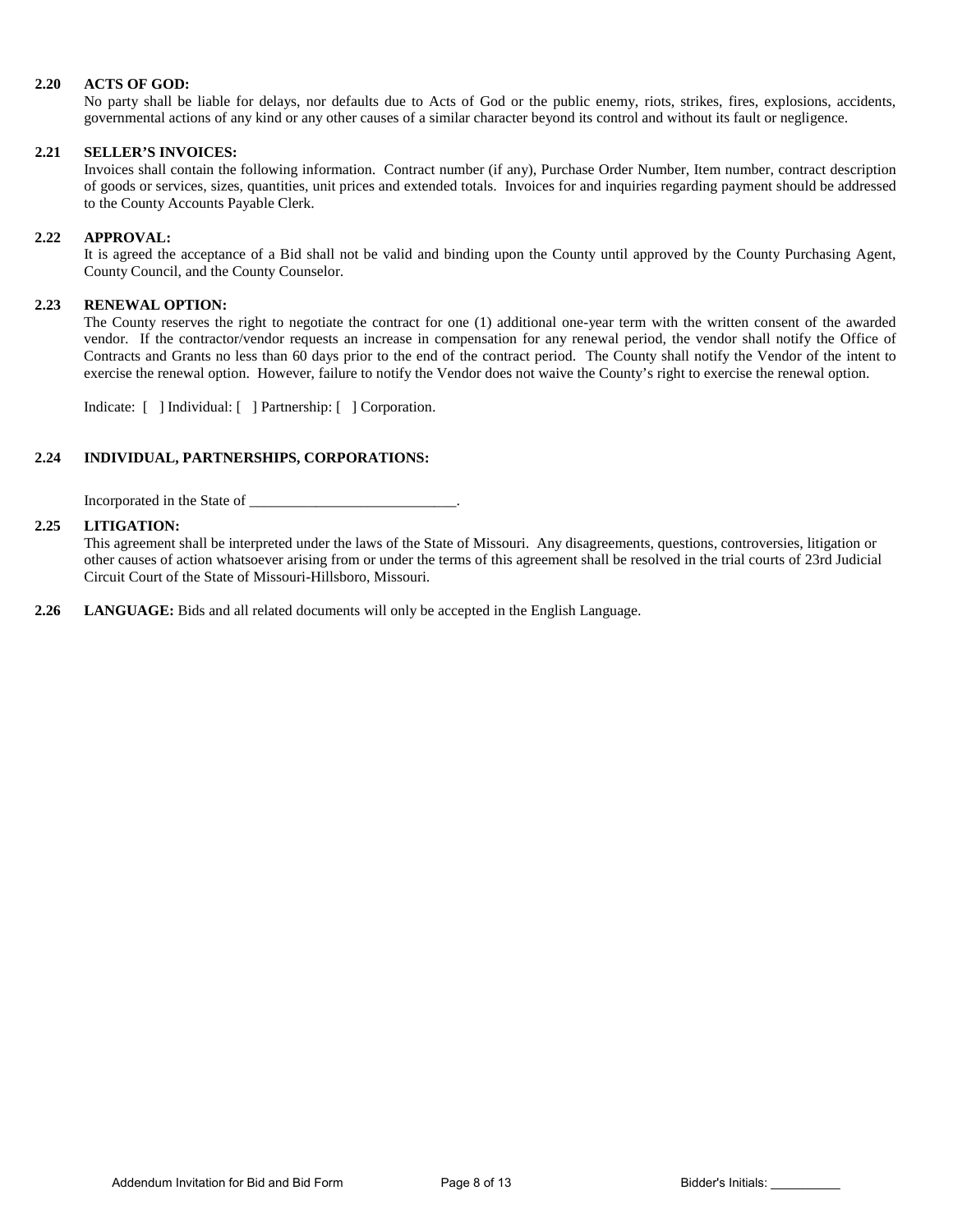### **AFFIDAVIT OF WORK AUTHORIZATION**

The grantee, sub grantee, contractor or subcontractor who meets the section 285.525, RSMo definition of a business entity must complete and return the following Affidavit of Work Authorization.

| Comes now                                                  | (Name of Business Entity Authorized Representative) as                                                           |
|------------------------------------------------------------|------------------------------------------------------------------------------------------------------------------|
|                                                            | (Position/Title) first being duly sworn on my oath, affirm                                                       |
|                                                            | (Business Entity Name) is enrolled and will continue to participate in the                                       |
|                                                            | E-Verify federal work authorization program with respect to employees hired after enrollment in the program      |
|                                                            | who are proposed to work in connection with the services related to                                              |
|                                                            | (Bid/Grant/Subgrant/Contract/Subcontract) for the duration of the grant, subgrant, contractor, or subcontractor, |
|                                                            | if awarded in accordance with subsection 2 of section 285.530, RSMo. I also affirm that                          |
|                                                            | (Business Entity Name) does not and will not knowingly employ a person                                           |
|                                                            | who is an unauthorized alien in connection with the contracted services related to                               |
|                                                            | (Bid/Grant/Subgrant/Contract/Subcontract) for the duration of                                                    |
| the grant, subgrant, contract, or subcontract, if awarded. |                                                                                                                  |

*In Affirmation thereof, the facts stated above are true and correct. (The undersigned understands that false statements made in this filing are subject to the penalties provided under section 575.040, RSMo.)* 

| Authorized Representative's Signature                                                  | <b>Printed Name</b> |                  |
|----------------------------------------------------------------------------------------|---------------------|------------------|
| Title                                                                                  | Date                |                  |
|                                                                                        | (DAY)               | (MONTH, YEAR)    |
| commissioned as a notary public within the County of _______________________, State of |                     | (NAME OF COUNTY) |
| (NAME OF STATE)                                                                        |                     | (DATE)           |
| <b>Signature of Notary</b>                                                             | Date                |                  |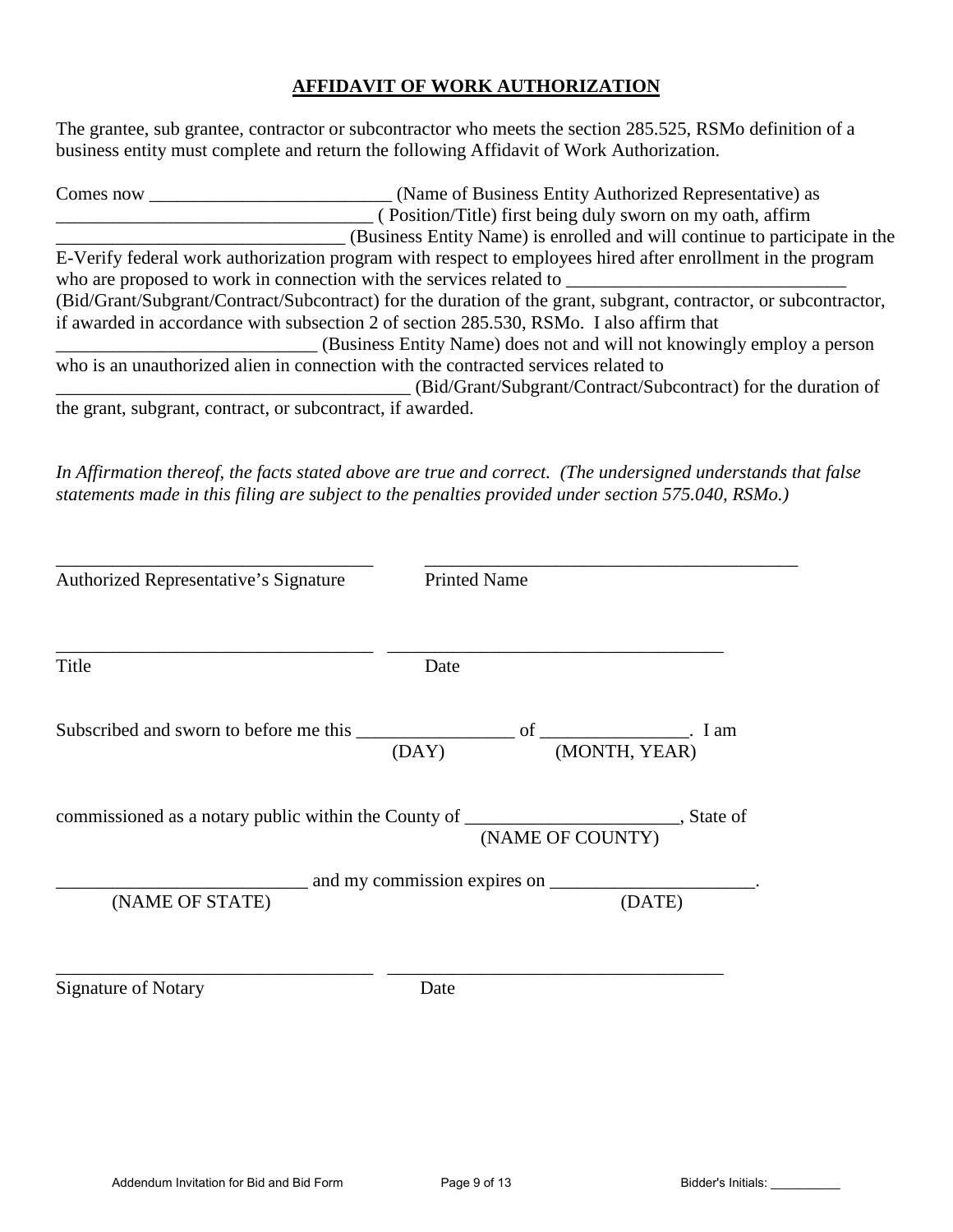### **AFFIDAVIT OF WORK AUTHORIZATION**

(Continued)

### **CURRENT BUSINESS ENTITY STATUS**

I certify that \_\_\_\_\_\_\_\_\_\_\_\_\_\_\_\_\_\_\_\_\_\_\_\_\_\_\_\_\_ (Business Entity Name) **MEETS** the definition of a business entity as defined in section 285.525, RSMo pertaining to section 285.530, RSMo as stated above.

 $\overline{\phantom{a}}$  ,  $\overline{\phantom{a}}$  ,  $\overline{\phantom{a}}$  ,  $\overline{\phantom{a}}$  ,  $\overline{\phantom{a}}$  ,  $\overline{\phantom{a}}$  ,  $\overline{\phantom{a}}$  ,  $\overline{\phantom{a}}$  ,  $\overline{\phantom{a}}$  ,  $\overline{\phantom{a}}$  ,  $\overline{\phantom{a}}$  ,  $\overline{\phantom{a}}$  ,  $\overline{\phantom{a}}$  ,  $\overline{\phantom{a}}$  ,  $\overline{\phantom{a}}$  ,  $\overline{\phantom{a}}$ 

 Authorized Business Entity Authorized Business Entity Representative's Name Representative's Signature (Please Print)

Business Entity Name Date

 $\overline{\phantom{a}}$  ,  $\overline{\phantom{a}}$  ,  $\overline{\phantom{a}}$  ,  $\overline{\phantom{a}}$  ,  $\overline{\phantom{a}}$  ,  $\overline{\phantom{a}}$  ,  $\overline{\phantom{a}}$  ,  $\overline{\phantom{a}}$  ,  $\overline{\phantom{a}}$  ,  $\overline{\phantom{a}}$  ,  $\overline{\phantom{a}}$  ,  $\overline{\phantom{a}}$  ,  $\overline{\phantom{a}}$  ,  $\overline{\phantom{a}}$  ,  $\overline{\phantom{a}}$  ,  $\overline{\phantom{a}}$ 

As a business entity, the grantee, sub grantee, contractor, or subcontractor must perform/provide the following. The grantee, sub grantee, contractor, or subcontractor shall check each to verify completion/submission:

□ Enroll and participate in the E-Verify federal work authorization program (Website: [http://www.dhs.gov/e-verify;](http://www.dhs.gov/e-verify) Phone: 888-464-4218: Email: [e-verify@dhs.gov\)](mailto:e-verify@dhs.gov) with respect to the employees hired after enrollment in the program who are proposed to work in connection with the services required herein;

AND

□ Provide documentation affirming said company's/individual's enrollment and participation in the E-Verify federal work authorization program. Documentation shall include a page from the E-Verify Memorandum of Understanding (MOU) listing the grantee's, subgrantee's, contractor's, or subcontractor's name and the MOU signature page completed and signed, at minimum, by the grantee, subgrantee, contractor, or subcontractor and the Department of Homeland Security – Verification Division; (if the signature page of the MOU lists the grantee's, subgrantee's, contractor's, or subcontrator's name, then no additional pages of the MOU must be submitted).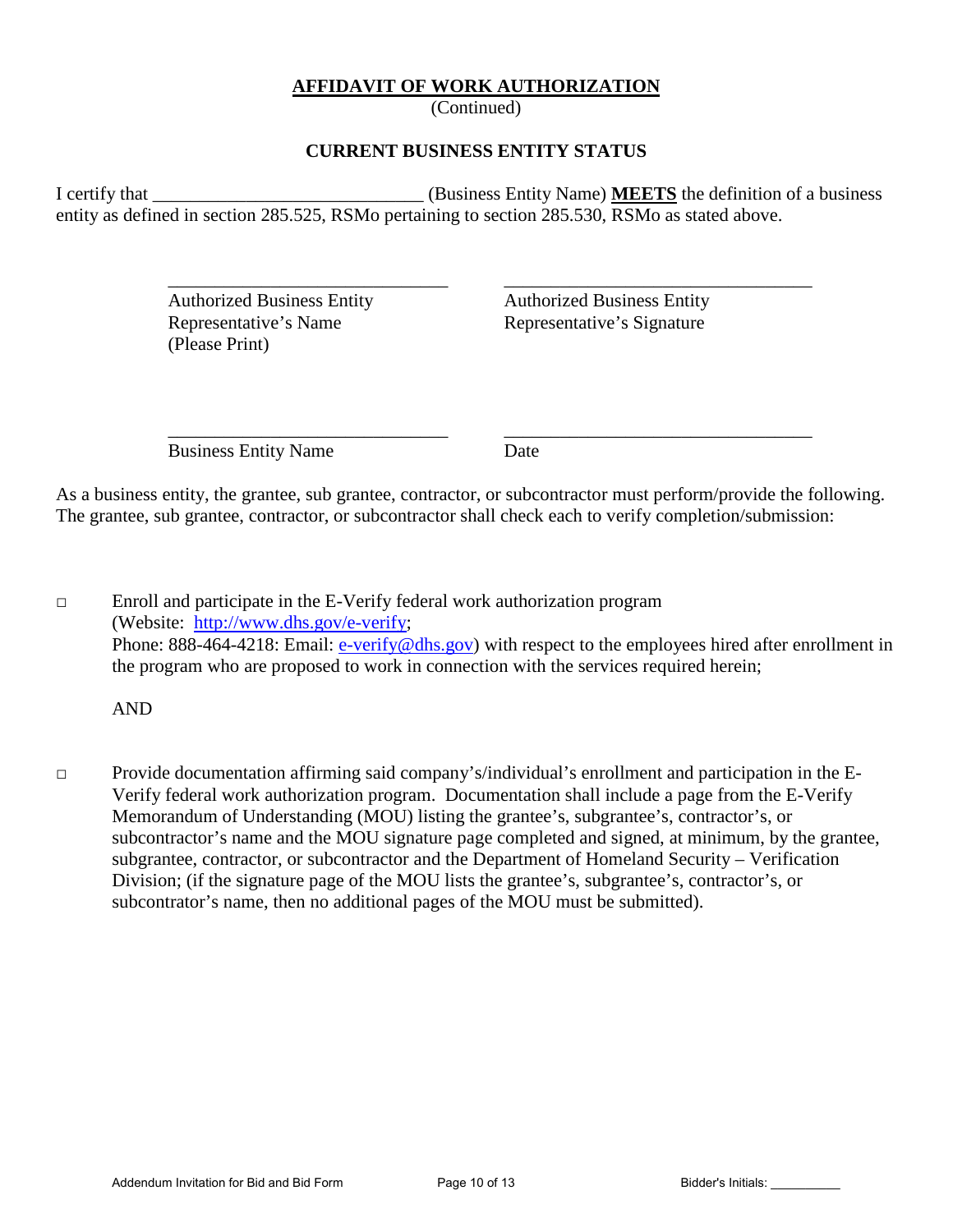## BID SPECIFICATIONS

Pursuant to Code Commission Order #09-04-2013A the following listed parcel of land has been declared to be in violation of the Jefferson County Public Nuisance Ordinance.

The County is requesting sealed bids for the Removal of Solid Waste located on Property Identified as:

12 Cedar Ridge Court Cedar Hill, Missouri 63016 Parcel Tax ID Number 07-4.0-18.0—002-121.39 Jefferson County Street Guide, Page 20, Section M14

Items to be Removed:

- Various household debris
- Rubbish, Yard Waste, and Trash
- Bidder understands that the County does not guarantee that items located on the property at the time of the bid will remain on the property at the time the work is performed by the awarded bidder. In the event that the items have been removed prior to performance by Supplier, this Contract shall be deemed null and void and Supplier shall have no rights hereunder.
- Bidder understands that the pictures on the following page are only a representation of items to be removed from the site.

# **COST OF DEMOLITION AND/OR REMOVAL:**

## **Cost for Removal of Public Nuisance \$\_\_\_\_\_\_\_\_\_\_\_\_\_\_\_\_\_**

All vendors submitting a proposal for the above project must submit a copy of their Comprehensive General Liability Insurance (\$1,000,000.00) and Workman's Compensation Insurance (\$500,000.00) per RSMo Chapter 287. Vendors who do not have Workman's Compensation Insurance are not eligible for a contract with Jefferson County.

Removal of Solid Waste must be completed within 45 days upon approval by the County Council and County Executive.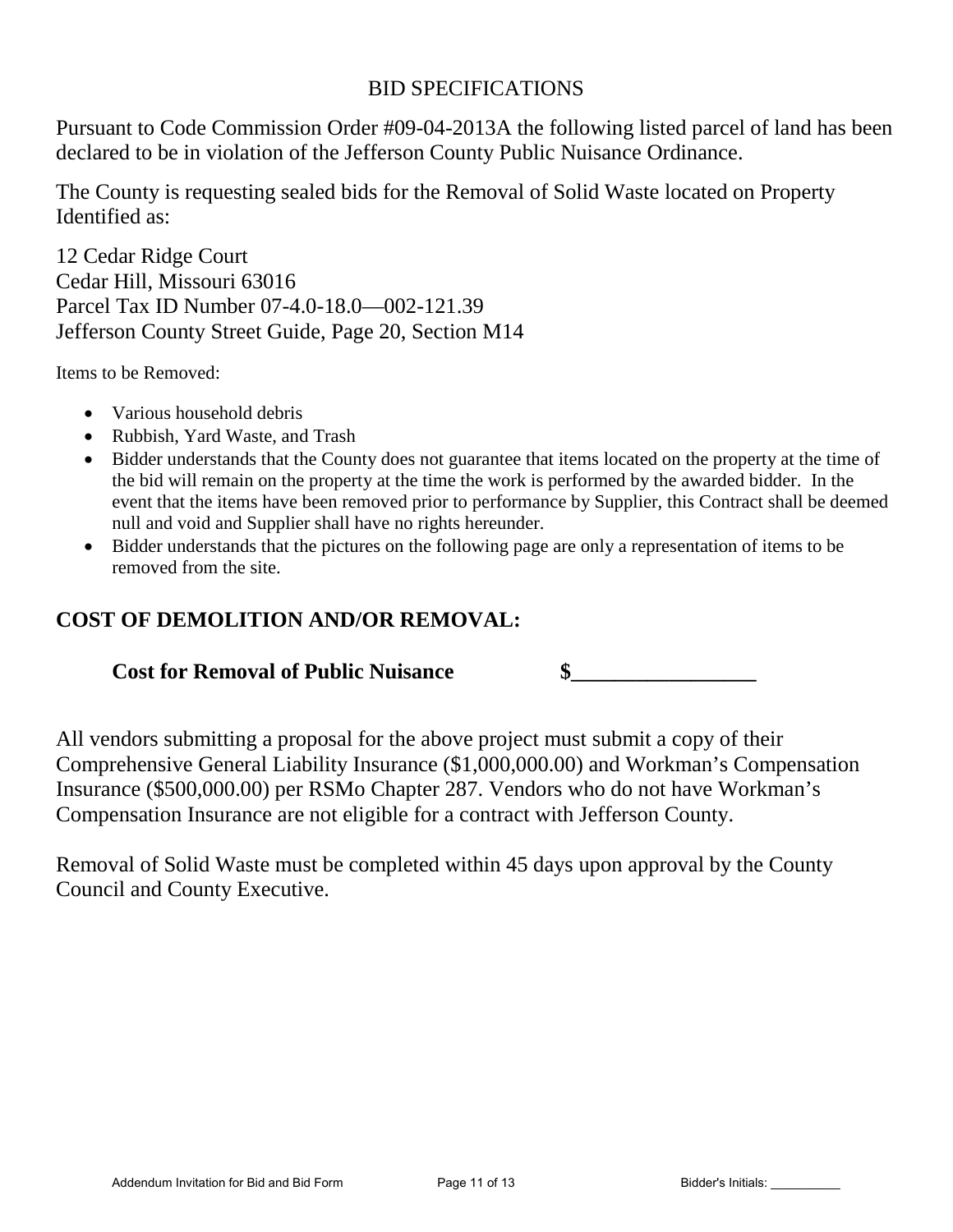### **SITE PICTURES**

**ADDITIONAL INFORMATION CONTACT THE OFFICE OF CODE ENFORCEMENT**